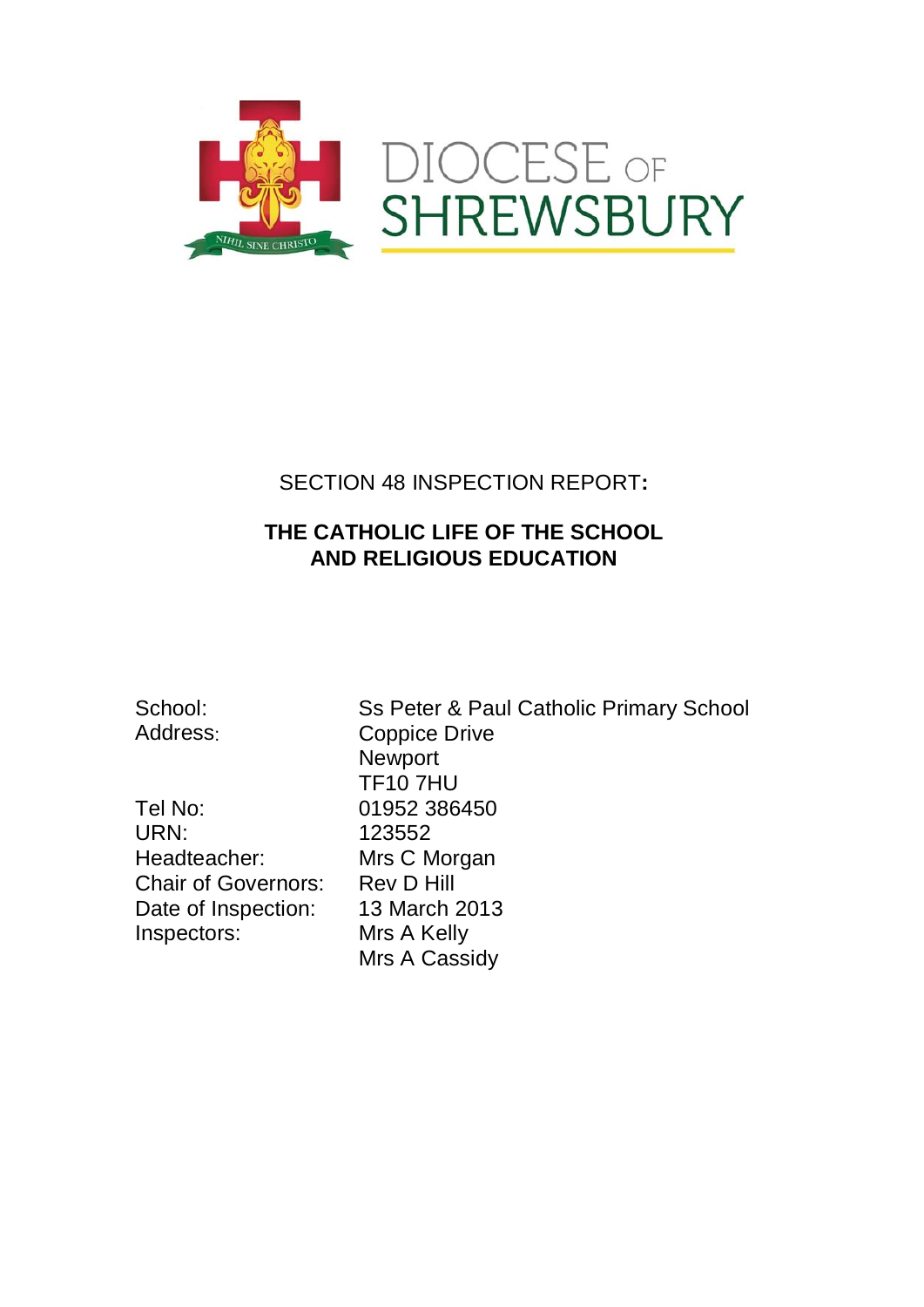# **MISSION STATEMENT**

Jesus Christ said, "Your light must shine before people, so that they will see the good things you do and praise your Father in heaven." (Matt.5:16)

We believe that Christ is the source of our authority and the reason for the distinctive nature of our Catholic school. Our school aims are based on our belief that each child is made in the image and likeness of God. In educating our children, we are aware not only of our life here on earth but also of our eternal destiny.

SS. Peter & Paul Catholic Primary School provides a welcoming, safe, secure and Christian environment for its children and staff, both teaching and non-teaching. Based upon Christian principles, and our Catholic faith, we aim to develop each and every child to their fullest possible potential.

The foundation of our aims, our teaching and learning are the words of Christ. We keep this in mind as we acknowledge the gap between our vision and reality and endeavour to bring these closer together.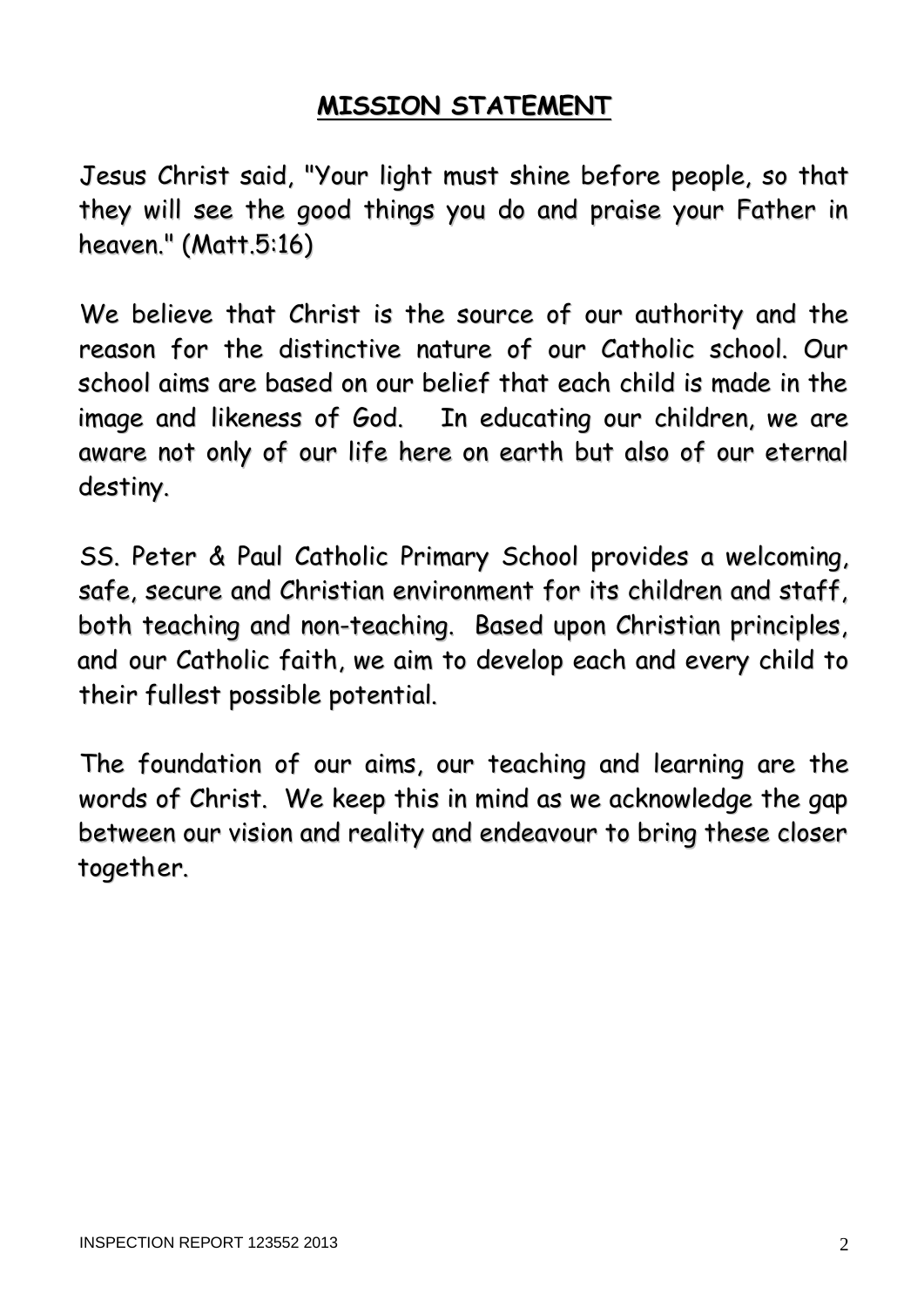# **FACTUAL INFORMATION ABOUT THE SCHOOL**

| Pupils                                |    | FS        | Υ1             | Υ2 | Y3       | Y4 | Y5         | Υ6 | Total    |
|---------------------------------------|----|-----------|----------------|----|----------|----|------------|----|----------|
|                                       | P٦ | <b>FT</b> |                |    |          |    |            |    |          |
| Number on roll                        |    | 25        | 24             | 21 | 22       | 23 | 21         | 18 | 154      |
| Catholics on roll                     |    | 13        | 12             | 13 | 14       | 15 | 12         | 13 | 92       |
| Other Christian denomination          |    | 12        | 12             | 8  | 8        | 8  | 8          | 5  | 62       |
| Other faith background                |    |           |                |    |          |    |            |    |          |
| No stated religious affiliation       |    |           |                |    |          |    |            |    |          |
| Number of learners from ethnic groups |    | 2         |                |    |          |    |            | 2  | 4        |
|                                       |    |           |                |    |          |    |            |    |          |
| <b>Total on SEN Register</b>          |    |           | $\overline{2}$ | 6  | 2        | 5  | 2          | 8  | 25       |
| <b>Total with Statements of SEN</b>   |    |           | 1              |    |          |    |            |    | 4        |
| <b>FSM</b>                            |    |           | 2              |    |          |    | 4          | 3  | 13       |
|                                       |    |           |                |    |          |    |            |    |          |
| Exclusions in last academic year      |    | Permanent |                |    | $\Omega$ |    | Fixed term |    | $\Omega$ |
| Index of multiple deprivation         |    |           |                |    |          |    |            |    |          |

| PARISHES SERVED BY THE          |        |
|---------------------------------|--------|
| <b>SCHOOL</b>                   |        |
| Name of Parish                  | No of  |
|                                 | Pupils |
| <b>SS. PETER &amp; PAUL</b>     | 62     |
| <b>SS. THOMAS &amp; STEPHEN</b> | 19     |
| OUR LADY OF THE ROSARY          | 6      |
| Other parishes                  | 5      |

|                                  |                 | With reference to Year 6 - the Catholic schools<br>to which your pupils transferred |                 |  |  |
|----------------------------------|-----------------|-------------------------------------------------------------------------------------|-----------------|--|--|
| PARISHES SERVED BY THE<br>SCHOOL |                 | <b>PUPILS TRANSFER</b>                                                              |                 |  |  |
| Name of Parish                   | No of<br>Pupils | Name of School                                                                      | No of<br>Pupils |  |  |
| <b>SS. PETER &amp; PAUL</b>      | 62              | BLESSED ROBERT JOHNSON                                                              |                 |  |  |
| <b>SS. THOMAS &amp; STEPHEN</b>  | 19              |                                                                                     |                 |  |  |
| OUR LADY OF THE ROSARY           | 6               |                                                                                     |                 |  |  |
| Other parishes                   |                 |                                                                                     |                 |  |  |

| <b>TIME</b><br>IING<br>- OF<br>EA0<br>╲∟<br>ושו | $\sqrt{2}$ | $\overline{\phantom{a}}$<br>- | $\sqrt{2}$    | $\sqrt{4}$    | $\epsilon$<br>J | VR<br>v | $\tau$ otar    |
|-------------------------------------------------|------------|-------------------------------|---------------|---------------|-----------------|---------|----------------|
| RE.<br>Total<br>teaching<br>time (Hours)        |            | -                             | $\sim$<br>د.ء | -<br>~<br>ے . | --<br>ں ے       | د.ء     | 10<br><b>U</b> |
|                                                 |            |                               |               |               |                 |         |                |

 $\overline{1}$ 

| <b>STAFFING</b>                               |    |                            |    |
|-----------------------------------------------|----|----------------------------|----|
| Full-time teachers                            |    | Published admission number | 20 |
| Part-time teachers                            |    | Number of classes          | 6  |
| Total full-time equivalent                    |    | Average class size KS1     | 23 |
| Support assistants                            | 10 | Average class size KS2     | 28 |
| Percentage of Catholic teachers f.t.e.        |    |                            |    |
| How many teachers teach RE (P) f.t.e.         |    |                            |    |
| Number of teachers with CCRS or equivalent    |    |                            |    |
| Number of teachers currently undertaking CCRS |    |                            |    |

| Published admission number | 20 |
|----------------------------|----|
| Number of classes          |    |
| Average class size KS1     | 23 |
| Average class size KS2     |    |

# FINANCIAL DATA

| <b>EXPENDITURE (£)</b> | Last financial year<br>2011/12 | <b>Current financial year</b><br>2012/13 | <b>Next financial year</b><br>2013/14 |
|------------------------|--------------------------------|------------------------------------------|---------------------------------------|
| RE                     | 2500                           | 2000                                     | 2500                                  |
| English                | 2000                           | 2100                                     | 2300                                  |
| <b>Mathematics</b>     | 1500                           | 1750                                     | 2000                                  |
| Science                | 800                            | 750                                      | 1000                                  |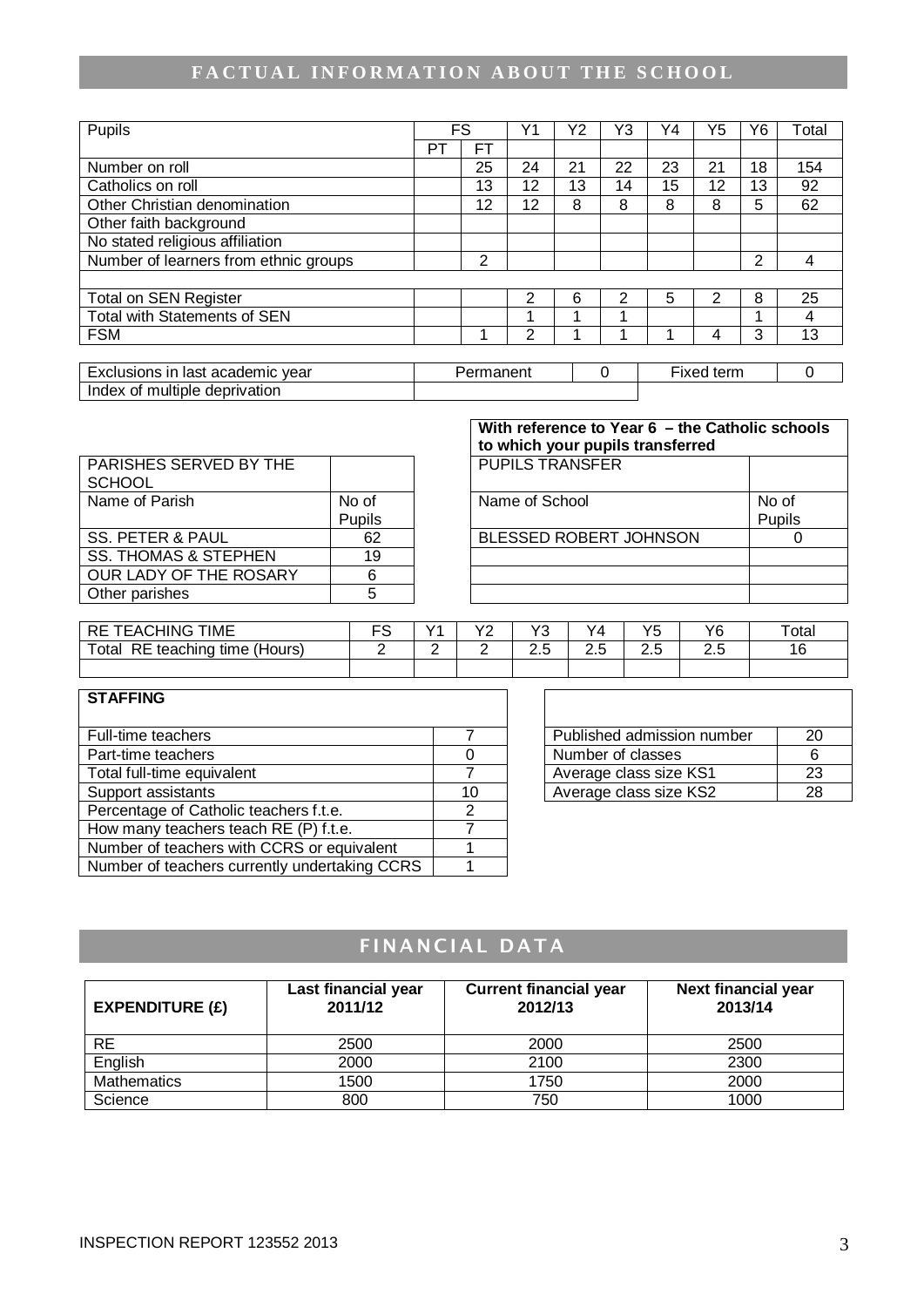| Key to judgements: Grade 1 is outstanding, grade 2 good, |  |
|----------------------------------------------------------|--|
| grade 3 requires improvement and grade 4 inadequate      |  |

## **OUTCOMES FOR PUPILS 1**

The extent to which pupils contribute to and benefit from the Catholic life of the school is outstanding. They are keen to participate in a variety of activities and events that celebrate the Catholic life of the school. Pupils willingly take on a variety of roles and responsibilities such as membership of the School Council, Mini Vinnies, Buddies and Play Leaders and carry out their duties diligently. They spoke of the many opportunities they have to help others outside of school through fundraising for various charities, including cake sales for Cafod and participation in the Newport Carnival. The school is also working towards becoming a Fair-trade school. The Mini Vinnies group help at parish events organized by the SVP and also help at the annual party for the retired parishioners.

Standards pupils achieve in Religious Education are consistently high. Pupils make exceptional progress in each key stage. Pupils engage confidently in peer discussion, using religious language to explore and explain their thoughts and feelings. They reflect on what they have learnt and show great enthusiasm when presented with new challenges. Teachers have high expectations of the pupils who in turn respond well. They are keen to participate in Religious Education lessons, enjoy their work and show good levels of interest and engagement.

Written work is of a very high standard, pupils take pride in their work and presentation and enjoy a variety of teaching strategies and learning environments provided by teachers to stimulate and motivate them in their work. They are willing to share their own growing faith both in Religious Education lessons and in other opportunities throughout the life of the school.

Through discussion pupils were able to explain that their Mission Statement is an integral part of the life of the school, as one pupil said, "It is what we are all about, it shows we follow Jesus by the way we treat each other and in all the things we do." Arguments are quickly sorted through discussion, repentance and forgiveness. Pupils show respect for each other and for themselves. Behaviour is exemplary.

Pupils response to and participation in Collective Worship is good. The liturgical season is celebrated both at church and in school, with pupils helping to prepare these services and celebrations. Pupils are keen to participate in the planning and delivering of assemblies and Acts of Collective Worship. This is an area the school has identified it wishes to develop further with greater leadership of liturgies being undertaken by pupils.

## **LEADERS AND MANAGERS**

The Headteacher is clearly focused and motivated to providing the highest standards of education and care for all pupils. Leaders, governors and managers are deeply committed to the Catholic mission of the school. There is a strong sense of teamwork and all staff are highly valued and respected. Governors are very knowledgeable and dedicated and make a significant contribution. They challenge and support the school leadership on the planning and delivery of all aspects of Catholic education in order to ensure the best possible provision for all pupils.

All areas of the Religious Education curriculum are monitored and evaluated. This has a positive impact on raising standards as priorities for development are identified, included in the School Development Plan and so are clearly understood by all. Leaders, governors and managers continuously seek to challenge and look for ways to further develop the standards of achievement for pupils. They know their school well. Effective self evaluation informed by constructive feedback from parents and pupils helps shape the strategic vision for the way forward. The small number of questionnaires returned by parents, indicate overwhelming support for the Headteacher and staff.

Leaders, governors and managers are robustly monitoring the implementation of the new Religious Education scheme, 'The Way the Truth and the Life'. Through scrutiny of planning, lesson observations, work scrutiny, assessment and tracking progress, they review the impact of the Religious Education curriculum and assessment on the work of the pupils. They have highlighted assessment as an area for further development and have appreciated the work and support of the Diocesan working party. As a result staff feel more secure in judging pupils' levels of attainment.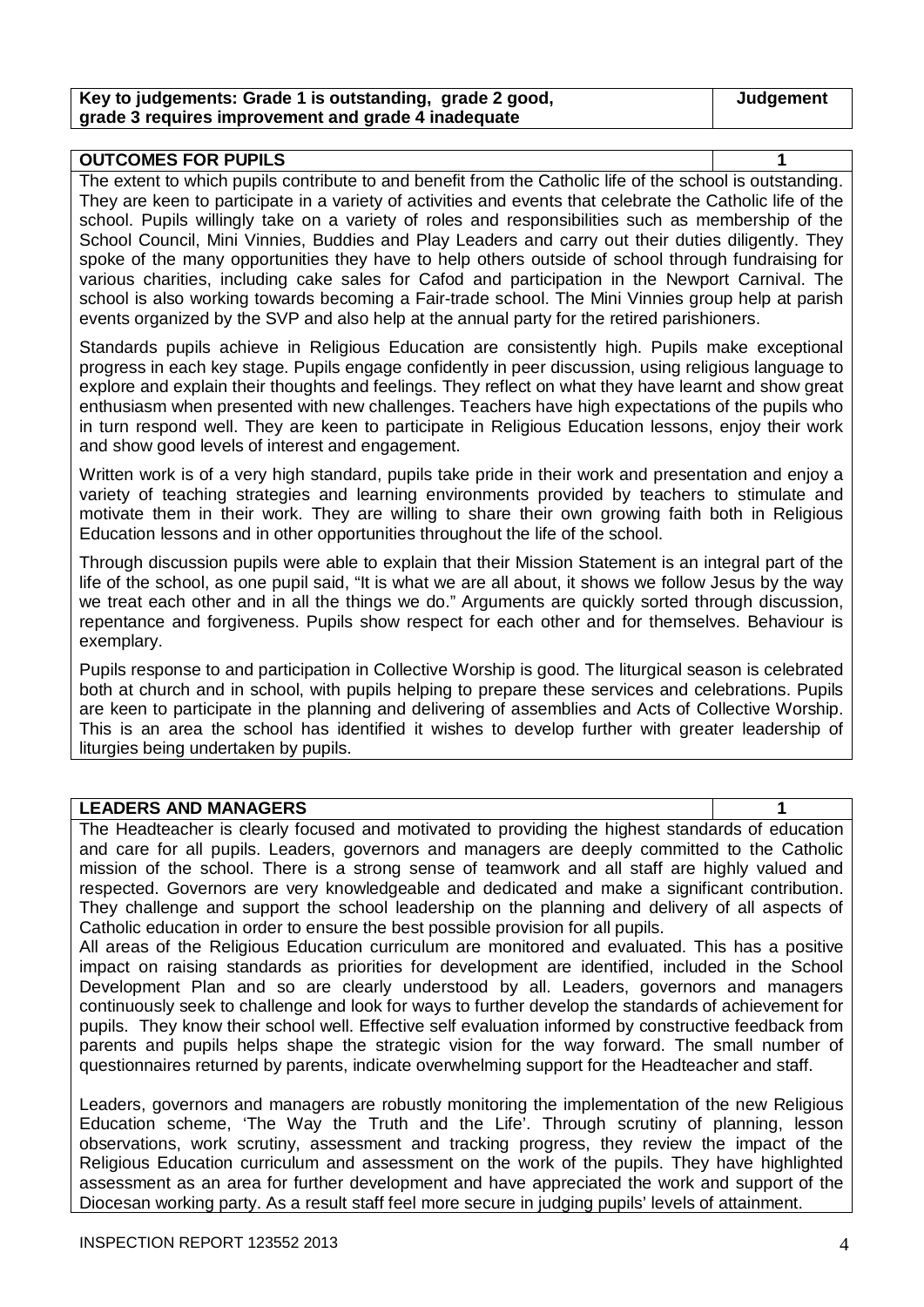Pupils' attainment at the end of each key stage is carefully analysed to ensure progress is at least in line with other core subjects.

Collective Worship is monitored formally by the Headteacher, the Religious Education subject leader and the Chair of Governors,

The need for encouraging and supporting both the Religious Education and spiritual development of all staff is seen as a priority and new members of staff are well supported by the Headteacher and Religious Education subject leader. Staff are encouraged to deepen their knowledge, understanding and commitment to Catholic education. The Parish Priest and The Chair of Governors, as the Parish Deacon also offers support on areas of the Church's teaching. Newly qualified staff reported they felt enthused and excited when they attended training sessions offered by the Diocese.

**PROVISION 1** Pupils are enthused by consistently highly effective teaching. As a result of this and the high quality marking of their work, pupils learn extremely well and make exceptional progress during their time at Ss Peter and Paul. End of key stage data shows pupils' attainment is consistently high. Lessons are carefully planned, taking account of prior learning and ensuring pupils have the appropriate level of challenge. The needs of all pupils are met and as a result make exceptional progress.

Teachers have positively embraced the introduction of the new Religious Education scheme, 'The Way, the Truth and The Life'. They have successfully ensured a range of teaching styles and activities are employed in the teaching of Religious Education to enthuse and actively engage all pupils, therefore providing purposeful learning. Drama, debate, hot seating, freeze framing and a wide range of extended writing opportunities provide excellent opportunities for learning. During the inspection, a re-enactment of the 'washing of the feet' by a teacher and her class was a powerful, thought provoking lesson that enthralled, engaged, challenged and elicited excellent responses from the pupils,

Teachers and teaching assistants offer outstanding support to aid pupils' learning. The support for pupils with special educational needs is excellent. Teaching and learning is fully inclusive. Teachers make very good use of questioning to assess and further develop pupils' understanding and knowledge. In response, pupils demonstrated not only that they have good religious knowledge, but also that they are confident, articulate and reflective individuals. This was judged to be the case, with even the youngest of pupils.

Pupils' behaviour in lessons was exemplary. Relationships between pupils were very positive and lessons therefore were calm and purposeful. Pupils told the inspectors that they felt safe and secure and praised the care and support of the whole school staff.

The Religious Education curriculum provided by the school meets Diocesan requirements.

Parents are kept fully informed of what their child is learning in Religious Education through regular newsletters. Progress is discussed at parents' evenings and through the annual report.

Pupils study a wide range of topics where they explore the cultural diversity of their community and the wider world. From an early age pupils experience cultural diversity through literature, art, music and drama.

The quality of Collective Worship provided by the school is good. It is central to all school life and all members of the school community have a clear understanding of the importance of prayer in the daily life of the school. The school plans to provide more opportunities for pupils to become involved in the actual planning, organization and leading of Collective Worship and liturgical celebrations. The Parish Deacon has successfully initiated reflection time with those pupils preparing for the First Sacraments and plans to develop this to include other groups of pupils and parents. Parents and parishioners are welcome at school Masses and liturgical celebrations that take place throughout the year.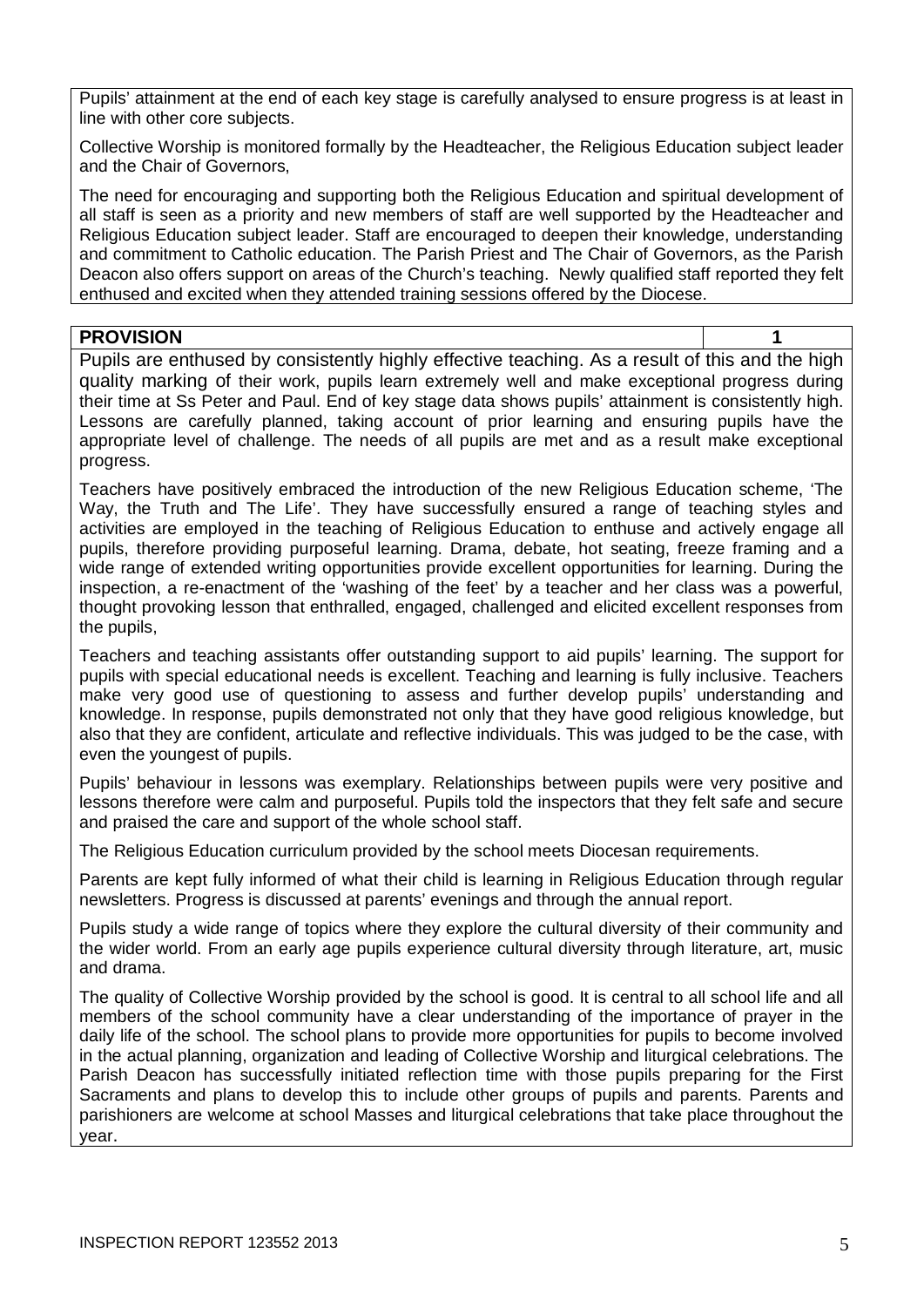## **OVERALL EFFECTIVENESS 1**

Ss Peter and Paul Catholic Primary School is successful in providing an outstanding Catholic Education for pupils in its care. It is a school which places pupils at its centre. Gospel values are evident throughout the school. The Mission Statement is clearly lived out in the everyday life of the school.

Outcomes for pupils, the provision for Catholic Education, leadership and management in the development of the Catholic life of the school are outstanding.

### **What the school could do to improve further**

In order to maintain the high standards of achievement and to develop further, the school should:

- Continue to embed the new scheme 'The Way, The Truth and The Life', further develop assessment procedures and extend resources to ensure full coverage of the Religious Education curriculum.
- Provide more opportunities for pupils to plan and lead prayer and liturgical celebrations.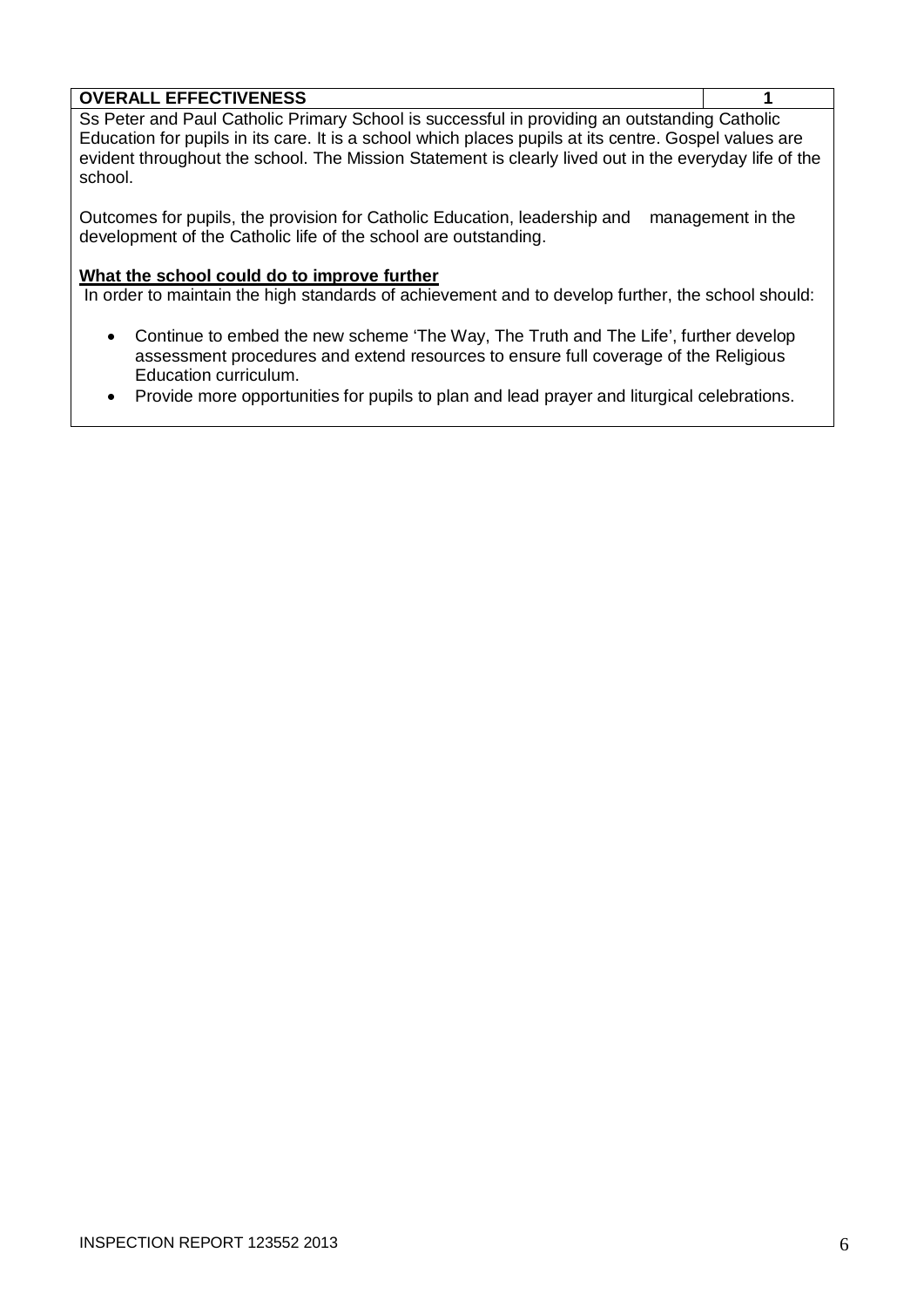## **INSPECTION JUDGEMENTS**

| Key to judgements: Grade $1 =$ outstanding, grade $2 =$ good, | Judgement |
|---------------------------------------------------------------|-----------|
| grade $3$ = requires improvement and grade $4$ = inadequate   |           |

| <b>OUTCOMES FOR PUPILS</b>                                                                            |  |
|-------------------------------------------------------------------------------------------------------|--|
| How good outcomes are for pupils, taking particular account of<br>variations between different groups |  |
| The extent to which pupils contribute to and benefit from the Catholic life of the<br>school          |  |
| How well pupils achieve and enjoy their learning in Religious Education                               |  |
| How well pupils respond to and participate in the school's Collective Worship                         |  |

| <b>LEADERS GOVERNORS AND MANAGERS</b>                                                                                                                                                    |  |
|------------------------------------------------------------------------------------------------------------------------------------------------------------------------------------------|--|
| How effective leaders, governors and managers are in developing the<br><b>Catholic life of the school</b>                                                                                |  |
| How well leaders, governors and managers promote, monitor and evaluate the<br>provision for the Catholic life of the school and plan and implement<br>improvement to outcomes for pupils |  |
| How well leaders, governors and managers monitor and evaluate the provision<br>for Religious Education and plan and implement improvement to outcomes for<br>pupils                      |  |

| <b>PROVISION</b>                                                              |  |
|-------------------------------------------------------------------------------|--|
| How effective the provision is in promoting Catholic Education                |  |
| The quality of teaching and how purposeful learning is in Religious Education |  |
| The extent to which the Religious Education curriculum promotes pupils'       |  |
| learning                                                                      |  |
| The quality of Collective Worship provided by the school                      |  |
|                                                                               |  |

| OVERALL EFFECTIVENESS                                       |  |
|-------------------------------------------------------------|--|
| How effective the school is in providing Catholic Education |  |